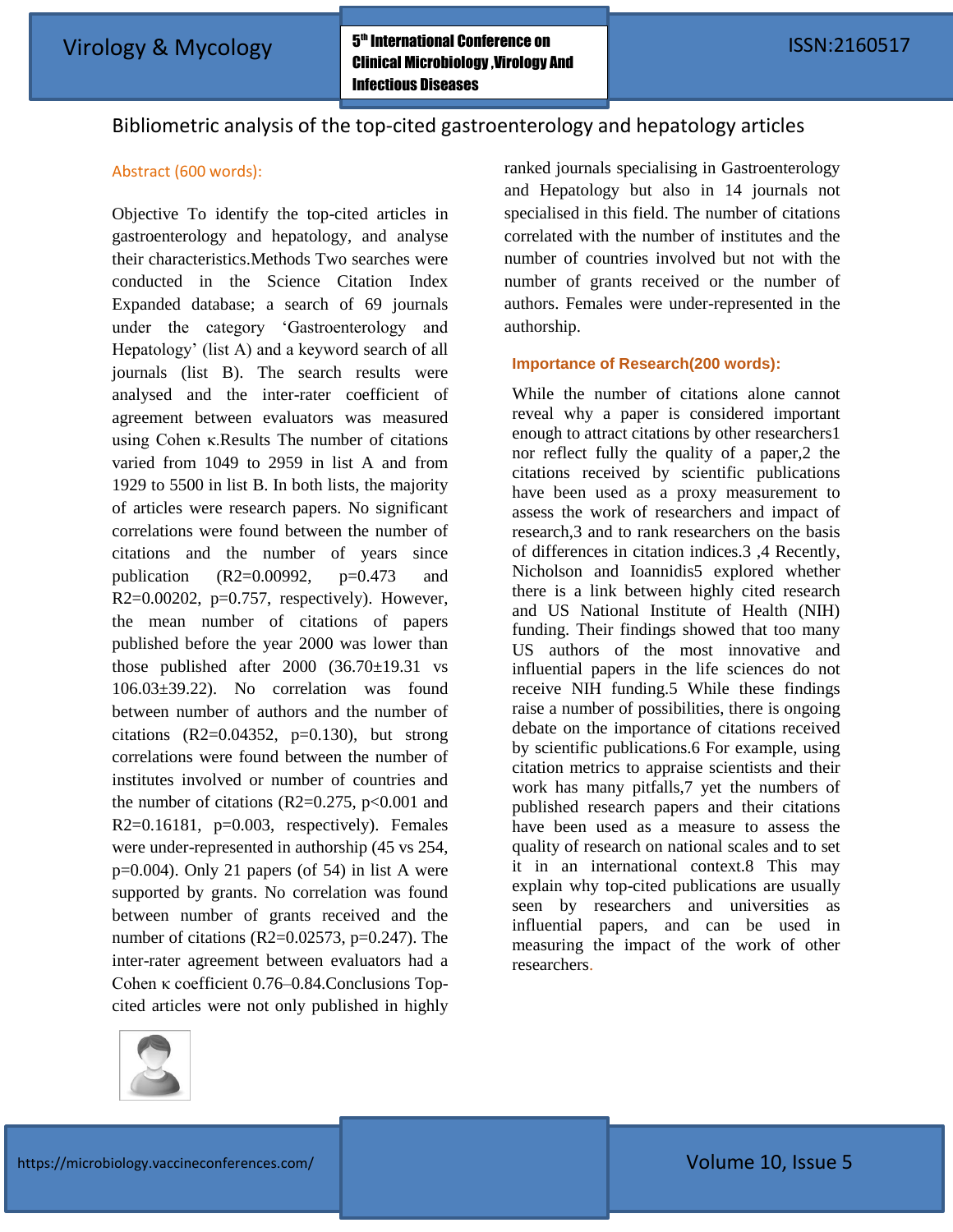$\boldsymbol{5^{\text{th}}}$  International Conference on Clinical Microbiology ,Virology And Infectious Diseases Virology & Mycology **International Conference on**<br>
The Hotel Contract of Tensor International Conference on Tensor International Conference on International Conference on International Conference on International Conferenc

## Biography (200 words)

Dr. Boukhris is an interventional cardiologist specialized in complex high-risk (CHIP) PCI and strucutural interventions. After obtaining his MD degree and specialist diploma in Cardiology at the Faculty of Medicine of Tunis, University of Tunis El Manar (Tunisia), he pursued further training with a fellowship in Interventional Cardiology at Cannizzaro Hospital, University of Catania (Italy) under the supervision of Prof Alfredo R. Galassi (founder member and past president of the EuroCTO Club).In 2017, Dr Boukhris has become Assistant Professor in Cardiology at the Faculty of Medicine of Tunis, University of Tunis El Manar (Tunisia).In 2019, he granted a second 2-year fellowship at Centre Hospitalier de l'Université de Montréal (CHUM) within both programs of the Adult Interventional Cardiology program of the Université de Montréal and the Royal College of Physians and Surgeons of Canada.

### Info of Institute & Lab (200 words)

University of Tunis El Manar (UTM), founded in 2000, offers a wide range of degrees in law, literature, environmental sciences, health sciences, medicine, economics, engineering and technology, sciences, humanities, IT, social sciences. It is one of the best universities in Tunisia .The University of Tunis El Manar is a multidisciplinary university in which most of the scientific fields are represented: fundamental sciences, engineering sciences and technology, economics, legal sciences, human sciences, computer sciences, medical and paramedical sciences. In order to adjust to the new social and economic realities and respond to the new daily requirements, the University of Tunis El Manar, in accordance with the trends of the National Higher Education in Tunisia and the Barcelona process, adopted the education system of the LMD (Bachelor, Master and Doctorate "phd") since 2006.



### References:

1) Kakehashi S, Stanley H, Fitzgerald R. 1965. "The Effects of Surgical Exposures of Dental Pulps in Germ-Free and Conventional Laboratory Rats." Oral Surgery, Oral Medicine, Oral Pathology. 20 : 340-49.

(2) Sundqvist G, Figdor D, Persson S, Sjögren U. 1998. "Microbiologic Analysis of Teeth with Failed Endodontic Treatment and the Outcome of Conservative Retreatment." Oral Surgery, Oral Medicine,

Oral Pathology, Oral Radiology, and Endodontology. 85 : 86-93.

(3) Molander A, Reit C, Dahlen G, Kvist T. 1998. "Microbiological Status of Root-Filled Teeth with Apical Periodontitis." International Endodontic Journal. 31 : 1-7.

(4) Nair PN, Henry S, Cano V, Vera J. "Microbial Status of Apical Root Canal System of Human Mandibular First Molars with Primary Apical Periodontitis after